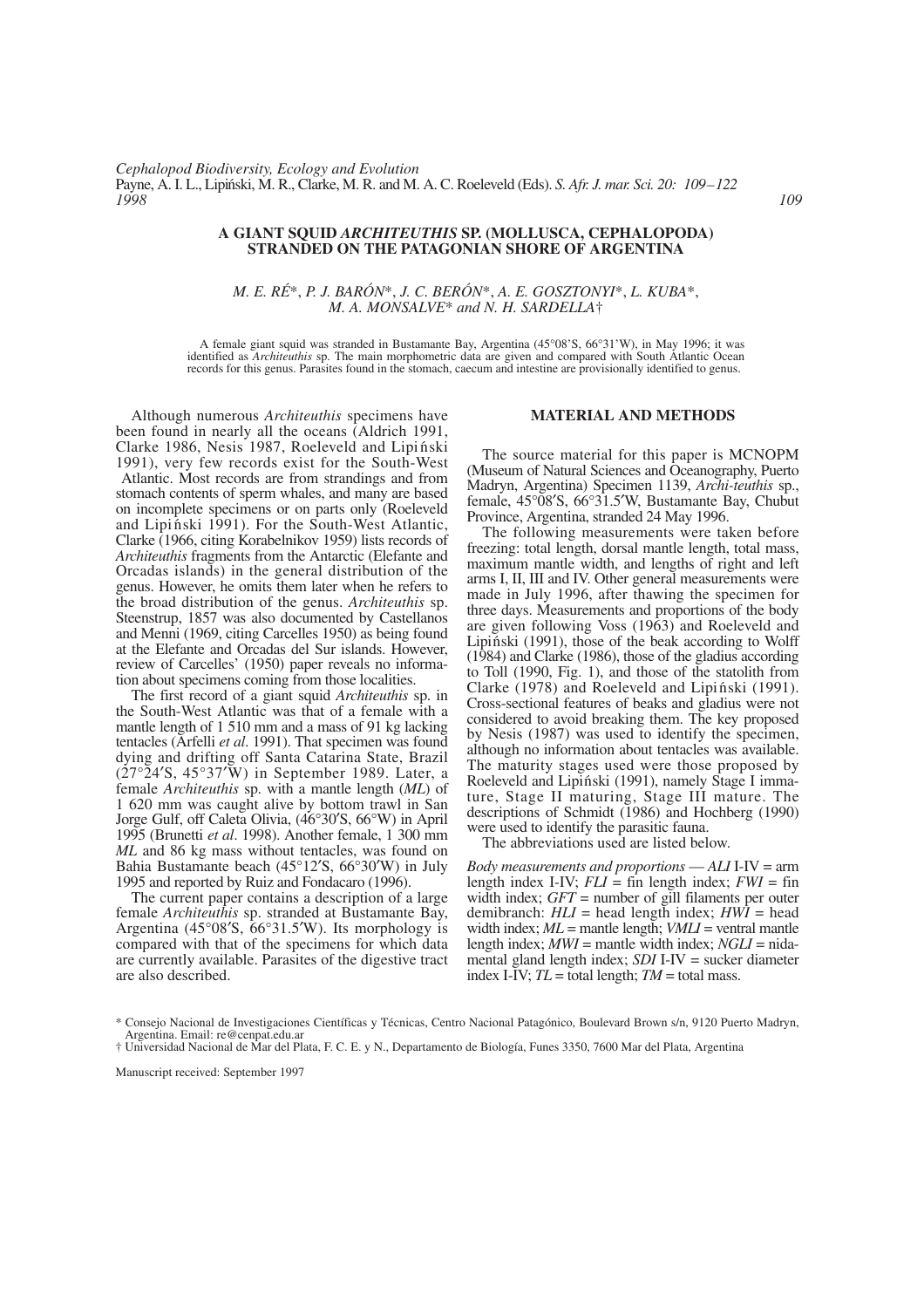# *110 Cephalopod Biodiversity, Ecology and Evolution South African Journal of Marine Science 20*

| Table I: Original data of a female Architeuthis sp. from Bustamante Bay, Argentina (stranded in May 1996), presented in the |
|-----------------------------------------------------------------------------------------------------------------------------|
| standard format proposed by Roeleveld and Lipiński (1991) for Architeuthis data collection. All linear measurements         |
| are in mm                                                                                                                   |

| Parameter                                                                                                                                                                                                                                                                                                                                                                                                                                                                                                                                                                                                                        |                                                                                                                                                                           | Value or information                                                            |
|----------------------------------------------------------------------------------------------------------------------------------------------------------------------------------------------------------------------------------------------------------------------------------------------------------------------------------------------------------------------------------------------------------------------------------------------------------------------------------------------------------------------------------------------------------------------------------------------------------------------------------|---------------------------------------------------------------------------------------------------------------------------------------------------------------------------|---------------------------------------------------------------------------------|
| Date<br>Locality<br>How collected<br>Repository<br>Catalogue number<br><b>Sex</b><br>Maturity<br>Total length without tentacles<br>Total mass (kg) without tentacles<br>Dorsal mantle length<br>Ventral mantle length<br>Mantle width, maximum<br>Mantle width at opening<br>Head length<br>Head width<br>Fin length<br>Fin width (after reconstruction)                                                                                                                                                                                                                                                                         | 24 May 1996<br>Bustamante Bay, Argentina<br>Stranded<br>MCNOPM and CENPAT<br>1 1 3 9<br>F<br>П<br>4 200<br>180<br>1940<br>1 560<br>730<br>690<br>250<br>560<br>610<br>440 |                                                                                 |
| Arm length I<br>Arm length II<br>Arm length III<br>Arm length IV<br>Sucker diameter (maximum), Arm I<br>Sucker diameter (maximum), Arm II<br>Sucker diameter (maximum), Arm III<br>Sucker diameter (maximum), Arm IV<br>Number of gill filaments per outer demibranch                                                                                                                                                                                                                                                                                                                                                            | Right<br>1650<br>1630<br>1 800<br>1430*<br>21.5<br>21.5<br>19.4<br>16.0<br>59                                                                                             | Left<br>1 530*<br>1730<br>1480*<br>1 340*<br>19.1<br>25.0<br>21.0<br>14.5<br>64 |
| Nidamental gland length<br>Rostral length, lower beak<br>Gladius length<br>Gladius width<br>Free rachis length<br>Cone field length<br>Cone field width<br>Conus length                                                                                                                                                                                                                                                                                                                                                                                                                                                          | 450<br>16.4<br>1663<br>220<br>320<br>462<br>99<br>$\pm 20.0$                                                                                                              |                                                                                 |
| Arm/Club sucker rings collected<br>RtI # 7-16, 18, 20, 23-26, 28-49 ( $n = 38$ )<br>LtI # 1, 3, 6, 9-12, 15-20, 22-24, 26-31, 34, 36-42, 46-53, 55 $(n = 39)$<br>RtII # 2-4, 6-13, 18, 19, 22-29, 31-33, 35, 38-40, 43-45, 67 ( $n = 32$ )<br>LtII # 4-6, 8, 9, 11, 17, 19-27, 29, 30, 32, 35, 37, 38, 44-46, 48, 49, 54, 55, 58, 60, 61 ( $n = 32$ )<br>RtIII # 2, 3, 26, 30, 36, 38, 39, 41, 43 $(n = 9)$<br>LtIII # 8, 9, 12-14, 17, 20, 23, 25, 30 $(n = 10)$<br>RtIV # 1, 5, 7, 9-11, 13, 15, 20-22, 25, 27, 29, 31, 33, 35, 37, 44 ( $n = 19$ )<br>LtIV # 5-8, 11, 15, 21, 25, 35, 42, 45, 48, 49, 51, 57, 69 ( $n = 16$ ) |                                                                                                                                                                           |                                                                                 |

Photographs: Whole view, lateral fin-like structures on ventral side of the head, fins, funnel, funnel-locking cartilage, connectives attached to Left Arm I base, beaks, radula, left statolith

| Stomach content | Black liquid and pebbles    |
|-----------------|-----------------------------|
| Observer        | MER. PJB. JCB. AEG. LK. MAM |
| Photographer    | MER. PJB. Franco Pertini    |
|                 |                             |

\* Arms incomplete

*Beak measurements and proportions*  $\qquad$  *c* = rostral tip to baseline, lower beak;  $\dot{C}L$  (=  $f$ ) = crest length, either beak;  $d =$  length of the baseline in profile, lower beak; *e* = distance the rostral tip lies behind the wing tip, lower beak;  $h =$  rostral base length, lower beak;  $HdL (= g) =$  hood length in the midline, either beak;  $JW = j$  = jaw angle width, either beak; *LRL*  $(= i)$  = rostral length, lower beak;  $RC$  = rostral tip to inner posterior corner of lateral wall, lower beak; *RL*  $(= a)$  = rostral length, upper beak;  $RW$  = rostral tip to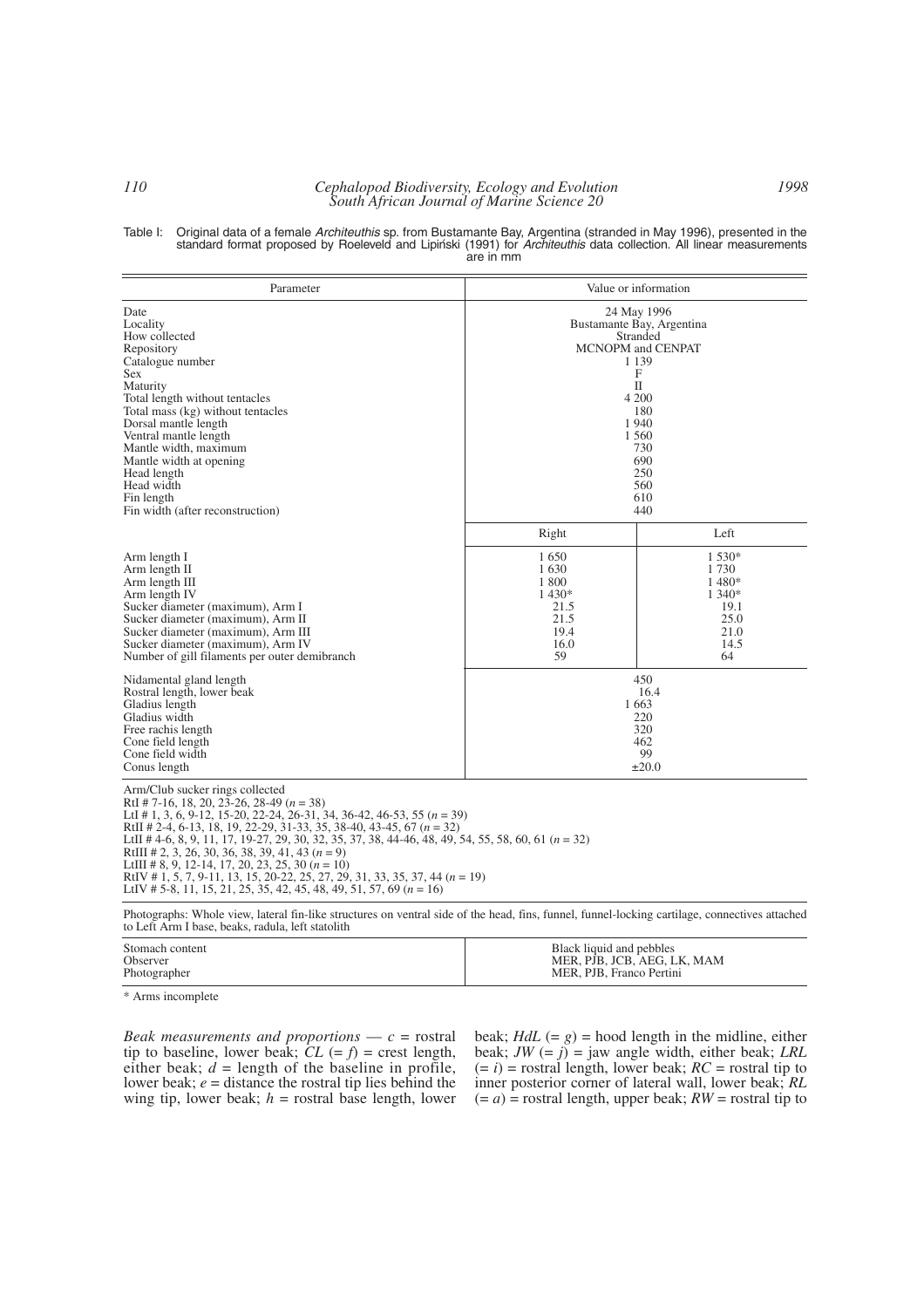| Parameter                                                                                                                                                                                        | Value or information                                                                                                                                                             |                                                                         |                                                                                                                        |  |
|--------------------------------------------------------------------------------------------------------------------------------------------------------------------------------------------------|----------------------------------------------------------------------------------------------------------------------------------------------------------------------------------|-------------------------------------------------------------------------|------------------------------------------------------------------------------------------------------------------------|--|
| Locality<br>Latitude<br>Longitude<br>How collected<br>Sex<br>Maturity<br>$ML$ (mm)<br>$TL$ (mm) $\dagger$<br>$TM$ (kg) $\dagger$<br><b>MLVI</b><br>MWI<br>HLI<br>HWI<br><i>FLI</i><br><b>FWI</b> | <b>Bustamante Bay</b><br>$45^{\circ}08^{\prime}S$<br>$66^{\circ}31.5'W$<br>Stranded<br>F<br>$\mathbf{I}$<br>1940<br>4 200<br>180<br>80.4<br>32.5<br>12.9<br>28.9<br>30.4<br>23.0 |                                                                         | Off Santa Catarina<br>$27°24'$ S<br>$45^{\circ}37'W$<br>Floating<br>$\mathbf{F}$<br>1510<br>3710<br>91<br>36.4<br>21.6 |  |
| ALI I<br>ALI II<br>ALI III<br>ALI IV<br>SDI I<br>SDI II<br>SDI III<br><b>SDI IV</b>                                                                                                              | Right<br>85.0<br>84.0<br>92.8<br>$73.7*$<br>1.1<br>1.1<br>1.0<br>0.8                                                                                                             | Left<br>78.9*<br>89.2<br>$76.3*$<br>$69.1*$<br>1.0<br>1.3<br>1.1<br>0.8 | 121.9                                                                                                                  |  |
| NGLI<br>$LRL$ (mm)<br>GLI<br>GWI<br>CoLI                                                                                                                                                         |                                                                                                                                                                                  | 23.20<br>16.40<br>85.70<br>13.20<br>1.20                                |                                                                                                                        |  |

Table II: Morphometric data and indices of *Architeuthis* sp. found off Brazil (September 1989) and in Bustamante Bay (May 1996)

\* Arms incomplete

†Without tentacles

inner margin of wing, either beak; *WCL* = wing to crest length, upper beak;  $WL (= b) =$  wing length, lower beak;  $WW =$  wing width, upper beak.

*Gladius measurements and proportions* — *CFL* <sup>=</sup> cone field length; *CFW* = cone field width; *CoL* <sup>=</sup> conus length; *CoLI* = conus length index (*CoL*/*GL*); *FRL* = free rachis length; *GL* = gladius length; *GLI* <sup>=</sup> gladius length index (*GL*/*ML*); *GW* = gladius width; *GWI* = gladius width index (*GW*/*GL*).

*Statolith measurements* — *LDL* = lateral plus dorsal dome length; *LDW* max = greatest width of lateral dome; *RBW* = rostral base width; *RSL* = rostral length of statolith; *SADD* = length from spur to apex of dorsal dome; *STR* = length from spur to tip of rostrum; *TSL* <sup>=</sup> total statolith length; *WSL* = wing length.

# **RESULTS**

The giant squid described was found stranded on the beach, in fairly good condition. The mantle was in one piece. Four arms were complete and four lacked their tips. Only the basal parts of the tentacular stalks were present. The fin was damaged in the middle part of both sides and the eyes were badly injured. The head, neck and arms had reddish-brown portions of skin remaining and the ventral side of the mantle was covered with a creamy white skin lining.

## **General morphology**

The body measurements and proportions are listed in Tables I and II.

Mantle conical, broadest midway along its length (*MWI* 32.5), posteriorly acuminate and drawn out into a short tail (Fig. 1). Dorsal margin protruding in the midline, forming a slightly obtuse angle; ventral margin emarginate. Mantle wall muscular, 20 mm thick in the ventral midline.

Fin small (*FLI* 30.4), longer than wide (*FWI* 23.0 after reconstruction), laterodorsally attached and drawn out into a posterior point not reaching the end of the mantle. Small anterior lobe on both sides of the midline, torn from mantle (Fig. 1).

Head wider than long. Two lateral fin-like structures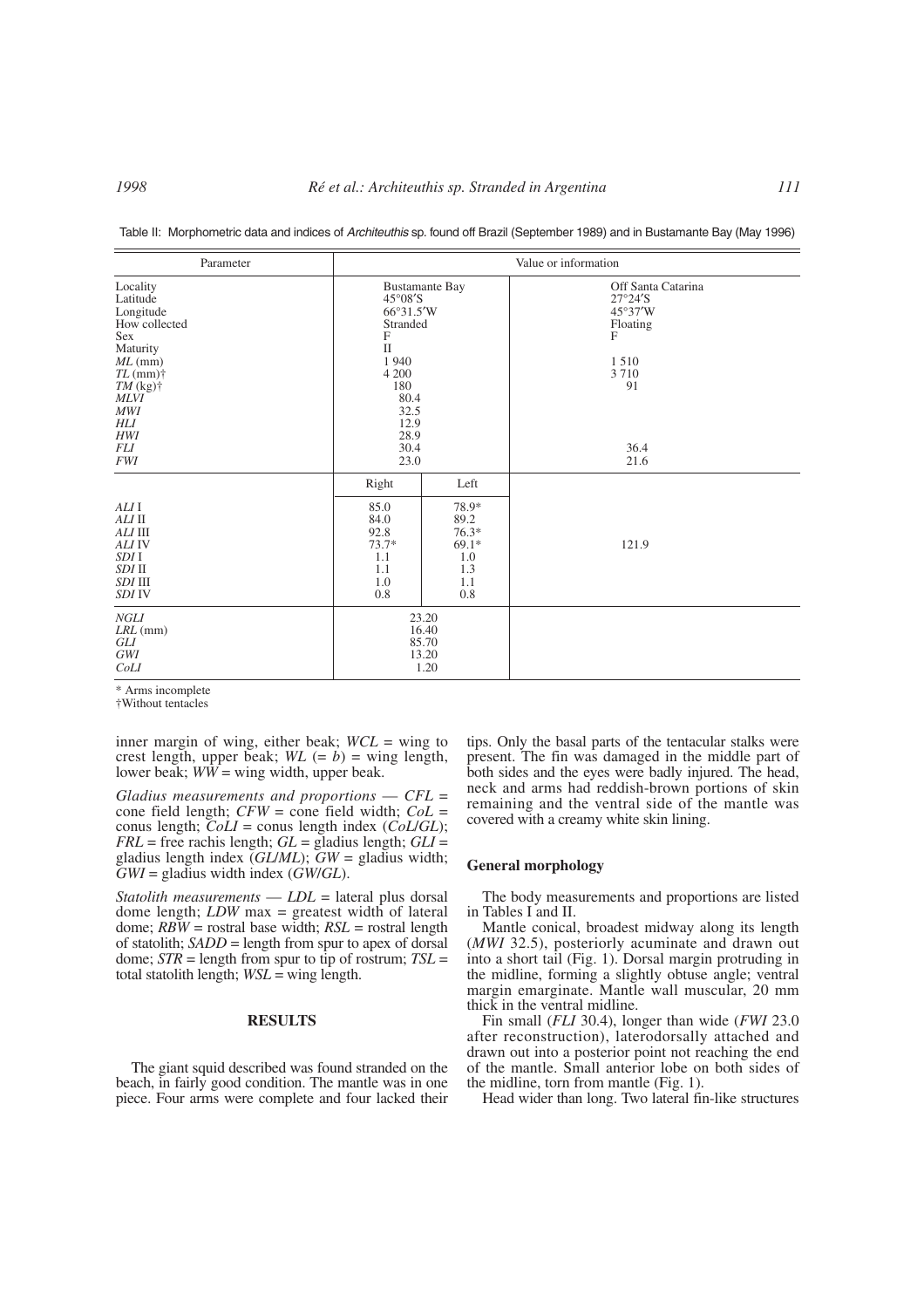

Fig. 1: The specimen of *Architeuthis* sp. stranded at Bustamante Bay in May 1996

ventrally, with free sides united at right angle. Posterior free margin longer than anterior one (Fig. 2). Eyes prominent (distance between eye lenses 350 mm), large (estimated diameter 130 mm). Neck with folds. Nuchal cartilage teuthoid, broad anteriorly (width 115 mm), narrow posteriorly.

Funnel short (340 mm along midventral line), well developed and muscular, with large broadly U-shaped funnel valve (Fig. 2). Funnel-locking apparatus of mantle simple, well developed, elongate, with slightly curved ridge in mantle and groove in funnel. Funnellocking cartilage narrower, bluntly pointed anteriorly, broadly rounded posteriorly (Fig. 2). No funnel organ found.

Arms well developed, rectangular to square in cross-section at their bases, except II left and IV right, which are oval, each with two rows of suckers, keels (swimming membranes) and protective membranes.

Keels large in Arms IV (double in the left), and less developed in other arms (double in I left and I and II right). Trabeculae seen in nearly all arms (except in III left), arising proximal and distal to each sucker base, delimiting a more or less triangular area.

Arm suckers cup-shaped, pedunculate, with chitinous rings. First suckers smaller than second suckers (6% in Arms IV to 44% in Arms II). From a total of 183 sucker rings recovered undamaged from the arms, a size and shape pattern arises. In Arms I – III, sucker ring diameter, measured across the base of the toothed upper part of the ring, increasing from proximal suckers, reaching a maximum a short distance from mouth  $(5<sup>th</sup>$ and  $6<sup>th</sup>$  pairs) and beyond these decreasing distally. Arms IV showing a decreasing pattern of sucker ring diameter from proximal to distal ends (Fig.  $3a - d$ ). Number of teeth on rings with similar tendency: maximum in  $5<sup>th</sup>$  pair of sucker rings (52 on Arms I and II, 47 on Arm LIII) and minimum at most distal sucker rings recovered  $(8 \text{ and } 9 \text{ teeth on } 34^{\text{th}} \text{ pair, Arms RH})$ and LIV). Proximal pairs of sucker rings (Fig. 3e) cylindrical and low, their teeth subequal. Intermediate sucker rings (Fig. 3f) showing slightly elevated distal walls, their teeth gradually differentiating into four types: distal (triangular, high and sharp; approximately 4), sub-distal (with wide bases, robust and jaw shaped; approximately 3 on each side), lateral (pentagonal to triangular, medium sized), proximal and subproximal (small, triangular to acuminated). Distal sucker rings (Fig. 3g) with very high distal wall, large distal teeth curved to oral side and their lateral, sub-proximal and proximal teeth fused forming a lamina.

Only basal part of tentacles remaining (right 250 mm, left 170 mm), both flattened in section.

Buccal membrane well developed, with connectives attached to dorsal borders of Arms I, II and IV and to ventral borders of III (DDVD). Left Arm I with three connectives attached to medial part and dorsal and ventral borders (Fig. 4).

Location of first sucker relative to attachment of buccal connectives variable. I and II right arms and both III arms, suckers on opposite sides; in I and II left arms and both IV arms, on same side.

## **Internal organs**

Mantle cavity not reaching tip of mantle. Internal organs covered by very dark reddish-brown membrane.

Gills well developed, creamy white, length 450 mm (right) and 490 mm (left), width 135 mm (both), with 59 and 64 lamellae per outer demibranch respectively. No branchial heart detected at bases of gills.

Reproductive system with large ovary (mass 14 027 g) occupying  $\frac{2}{3}$  of mantle cavity. Oocytes oval, small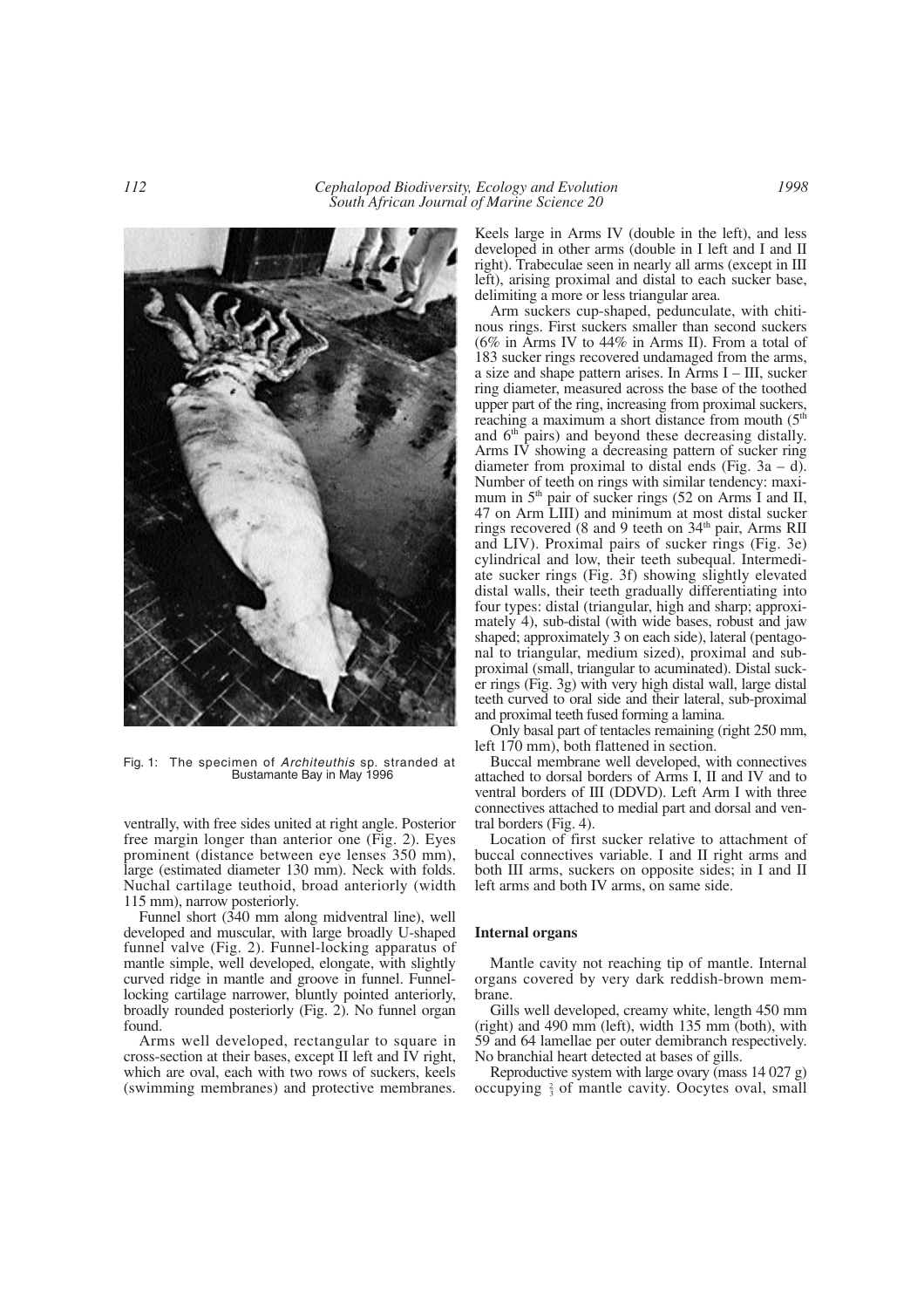

Fig. 2: Dissection of the *Architeuthis* sp. stranded at Bustamante Bay in May 1996 – (a) lateral fin-like structures on the ventral side of the head, (b) the funnel and (c) the funnel-locking cartilage

(major axis length 0.65-2.52 mm; mean 1.65 mm). Nidamental glands creamy white, large (length 450 mm, mass 3 002 g), paired, anteriorly free from each other, posteriorly fused in a single body. Oviducts paired, elongated, 200 mm (right) and 210 mm (left) long, weighing 327 and 298 g respectively. Both 80 mm wide, creamy white, covered by mantle cavity lining, opening into oviducal gland and with no oocytes inside. Oviducal glands paired, creamy white, kidneyshaped, facing sides concave; right 305 mm long, 215 mm wide, 3 721 g; left 360 mm long, 215 mm wide, 3 900 g.

Systemic heart mid-ventral, light brown to grey.

Digestive system with long œsophagus (approximately 750 mm long). Stomach creamy white, divided into two parts: anterior part globe-shaped (150 mm length) and muscular, posterior part tubular (510 mm). Muscular portion in lateral right margin showing dilation with thinner wall, similar to second part of stomach. First tubular part extended to posterior end of mantle cavity, then turning to left in approximate right angle. Stomach with chitinous, folded, partly reddish inner lining. Black liquid and pebbles inside. Caecum creamy white, rounded  $(90 \times 90 \text{ mm})$ , coiled, connected with anterior left margin of muscular stomach. Rectum creamy white, long (560 mm), ending in two well developed anal papillae (45 mm long), with apical and lateral appendages. Intestine full of black liquid and pebbles. Anus opening into funnel. Pancreas grey, long and slender, extending forward to relatively small and oval brownish digestive gland (590 mm long, 250 mm wide, 3 150 g). Ink sac small (80 mm), ending in white structure (ink gland?), and with long duct.

#### **Beaks**

The upper and the lower beaks are shown in Figure 5 and the measurements and ratios are given in Tables III and IV.

Upper beak (rostral length 16.8 mm) with darkened wings having chitin dark brown at anterior border (shoulder), light brown to yellow toward posterior border. Rostrum pointed, curved downwards at tip, and broad (*a*/*j*: 1.244), with inner surface slightly concave. Hood lying high above crest (*f*/*g*: 1.523). Rostrumhood curvature strong. Crest slightly curved to straight. Each lateral wall with ridge on surface. Jaw angle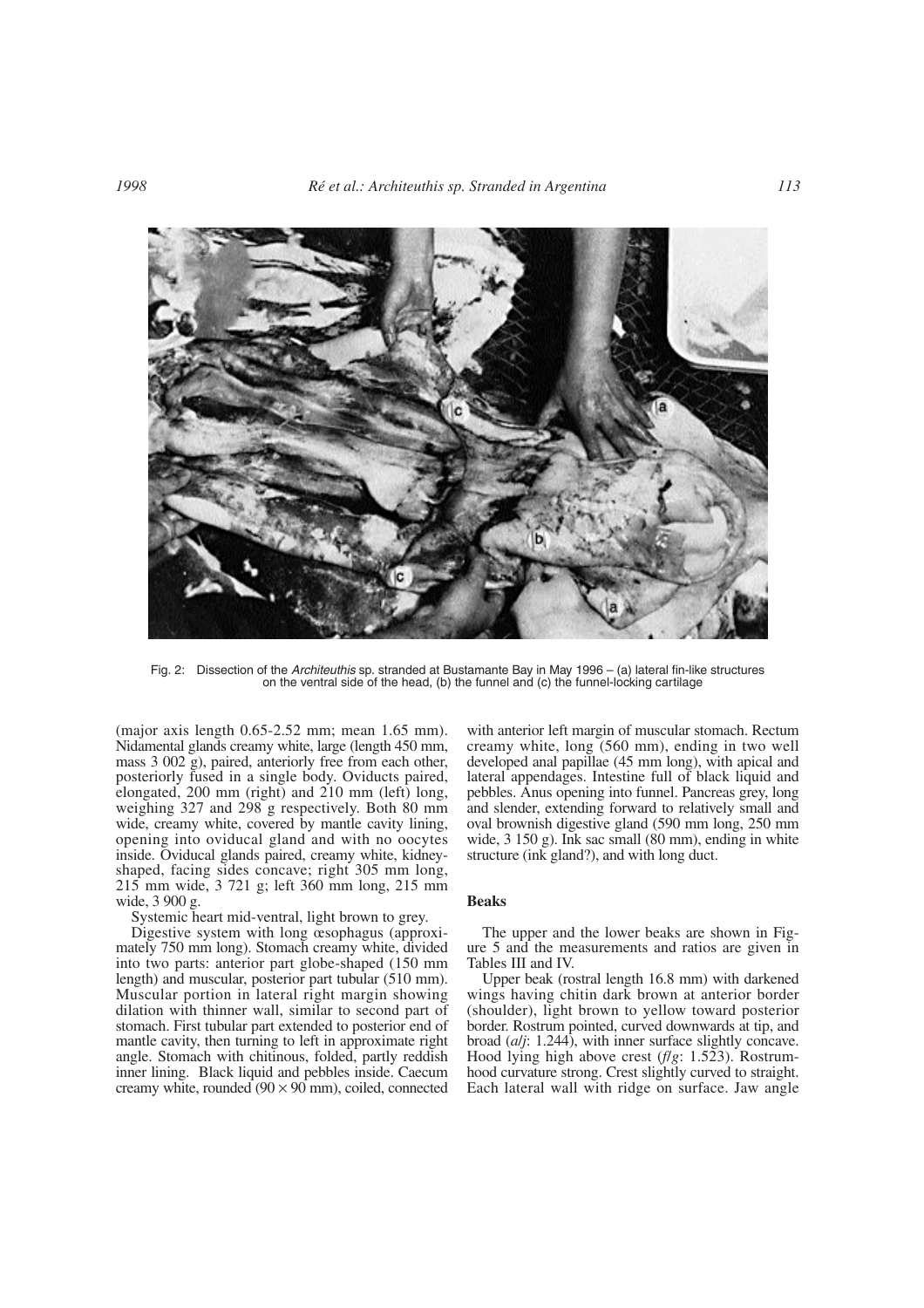

Fig. 3: Relationship between the sucker ring diameter and the sucker position along the arm for (a) Arms I, (b) Arms II, (c) Arms III, (d) Arms IV, and aspects of (e) proximal, (f) medial and (g) distal sucker rings

slightly recessed and acute, with fold running from jaw angle to hood-wing inner curvature, which is strong. Wing base insertion just above base.

Lower beak (rostral length 16.4 mm) with darkened wing having chitin light brown to yellow and extending almost to border. With slight tendency to be squat (*c*/*d*: 0.901), somewhat "square" (*d*/*f*: 1.330) and protruding forwards (*d*/*e*: 3.936). Jaw edge short relative to wing length (*b*/*i*: 3.079); wing angle obtuse. Rostrum distinctly longer than deep (*g*/*i*: 1.579) and broad (*i*/*j*: 1.205). Rostral edge straight, with some small notches (Fig. 5c) and small hook at rostral tip. Seen in profile,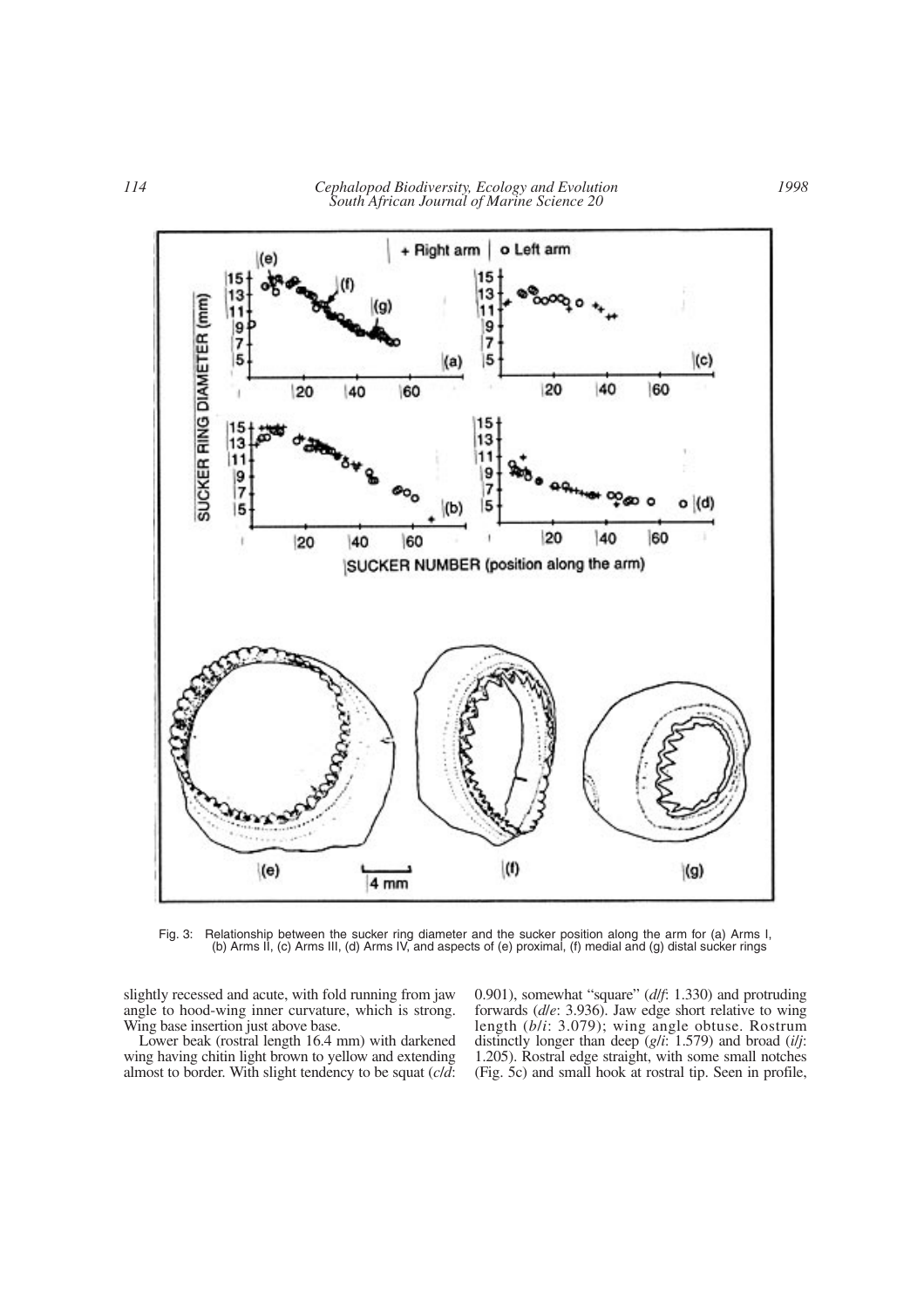

Fig. 4: Base of Left Arm I of the *Architeuthis* sp. stranded in May 1996 in Bustamante Bay with three connectives respectively attached to the medial part, dorsal and ventral borders

midline of hood slightly curved, its surface with step running across it from rostral tip on each side. Posterior edge of hood with broad deep notch in the midline.

|     | Parameter        |            | Dimensions (mm) |  |  |
|-----|------------------|------------|-----------------|--|--|
|     |                  | Lower beak | Upper beak      |  |  |
| RL  | $\mathfrak a$    |            | 16.8            |  |  |
| LRL | $\dot{i}$        | 16.4       |                 |  |  |
| RC  |                  | 73.4       |                 |  |  |
| RW  |                  | 61.0       | 34.7            |  |  |
| WL  | h                | 50.5       |                 |  |  |
| JW  |                  | 13.6       | 13.5            |  |  |
| HdL | g                | 25.9       | 67.6            |  |  |
| WCL |                  |            | 83.6            |  |  |
| CL  |                  | 50.9       | 103.0           |  |  |
| WW  |                  |            | 22.2            |  |  |
|     | $\mathcal{C}$    | 61.0       |                 |  |  |
|     | d                | 67.7       |                 |  |  |
|     | $\boldsymbol{e}$ | 17.2       |                 |  |  |
|     | h                | 23.4       |                 |  |  |

Table III: Upper and lower beak dimensions of the *Architeuthis* specimen stranded in Bustamante Bay in May 1996. Abbreviations after Wolff (1984, upper case) and Clarke (1986, lower case)

Hood lying high above crest (*f*/*g*: 1.965). Crest moderately curved particularly near posterior end. Lateral wall slightly dish-shaped inwards, with no ridges or folds on surface, and free corners slightly separated. Hood wing structure broad, without wing fold, shoulder forming distinct and irregular tooth with thin and long cartilage below. Jaw angle recessed behind tooth, with strip of chitin below jaw angle, in inner face of wing, and no angle point remaining.

Both beaks with small comma-like formations (Fig. 5d), rough to touch, more pigmented than rest of surrounding areas, on anterior part of walls and hood (upper beak) and both wings and hood (lower beak).

# **Radula**

Radula with tricuspid rachidian, bicuspid first lateral and unicuspid second lateral and marginal teeth. Marginal plates square, about half size of base of remaining teeth, with big knob occupying nearly whole plate, slightly bent towards posterior part of plate, and small half moon-shaped concavity in posterior part of knob (Fig. 6).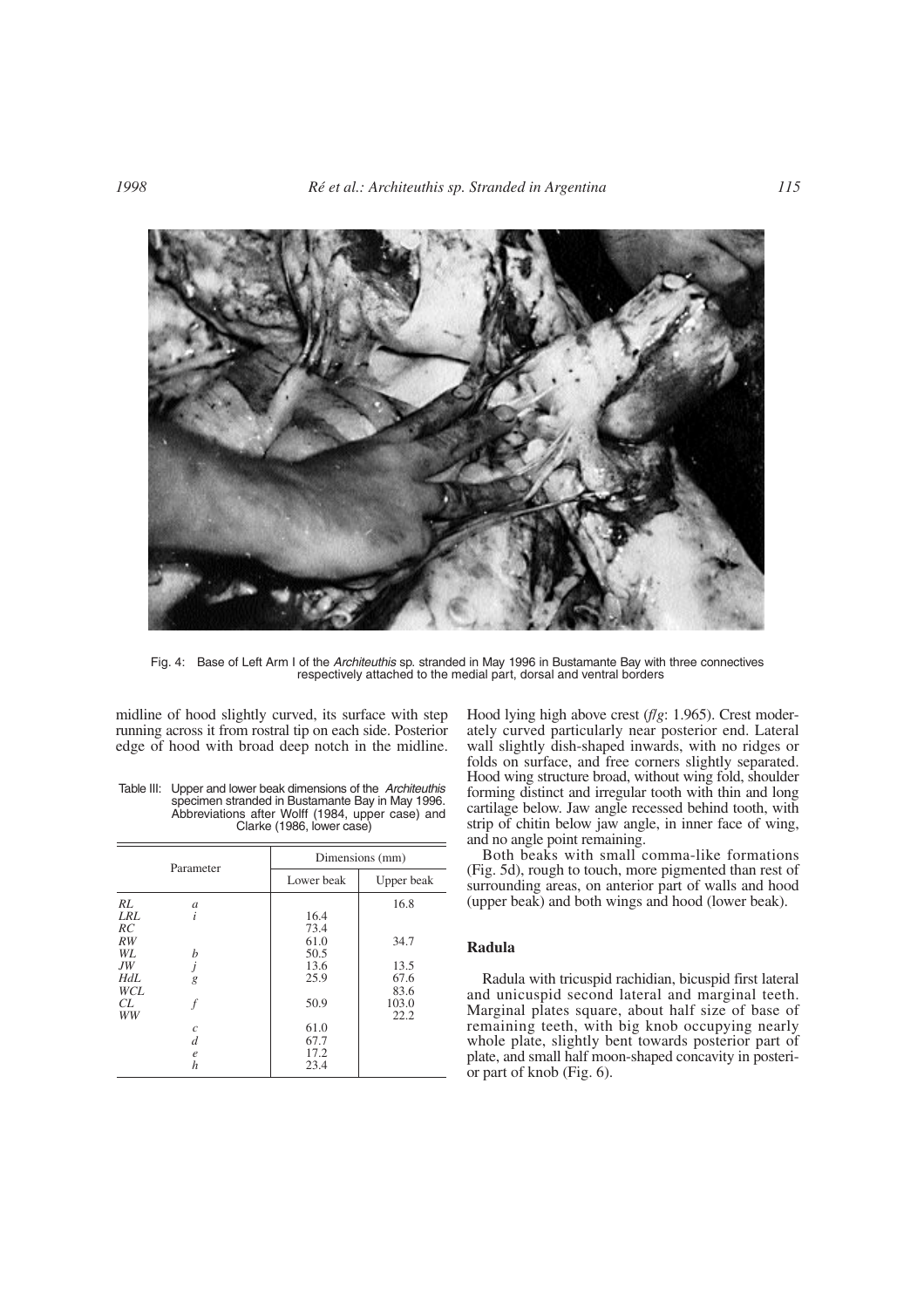

Fig. 5: (a) Upper beak, (b) lower beak, (c) rostral edge of lower beak, and (d) "comma-like" formations of lower beak of the *Architeuthis* sp. stranded in May 1996 in Bustamante Bay

# **Gladius**

Gladius not reaching posterior end of mantle, long and lanceolate (*GLI* 85.7), thin, broad (*GWI* 13.2), bluntly pointed anteriorly, sharper posteriorly, broadest at about  $\frac{1}{3}$  from anterior tip (Fig. 7). Vanes gently widening posteriorly from free rachis, then gently curved to form slightly convex lateral margins. Opaque area  $\frac{1}{3}$  from anterior tip, parallel to margins,

thicker anteriorly and thinner at widest part of gladius. Free rachis short (19.2% of *GL*), broad (7.5% of *GL*), terminating anteriorly in acute point at tip of gladius. Lateral ridges (ribs) indistinct at anterior  $\frac{1}{3}$ , distinctly thickened thereafter, rod-like, fused at posterior tip. From a point 46.2 cm from posterior tip, thin plates appearing along outer edge of lateral rods, broadened posteriorly, fused ventrally at posterior tip to form shallow and hollow cone *(CoLI* 1.20),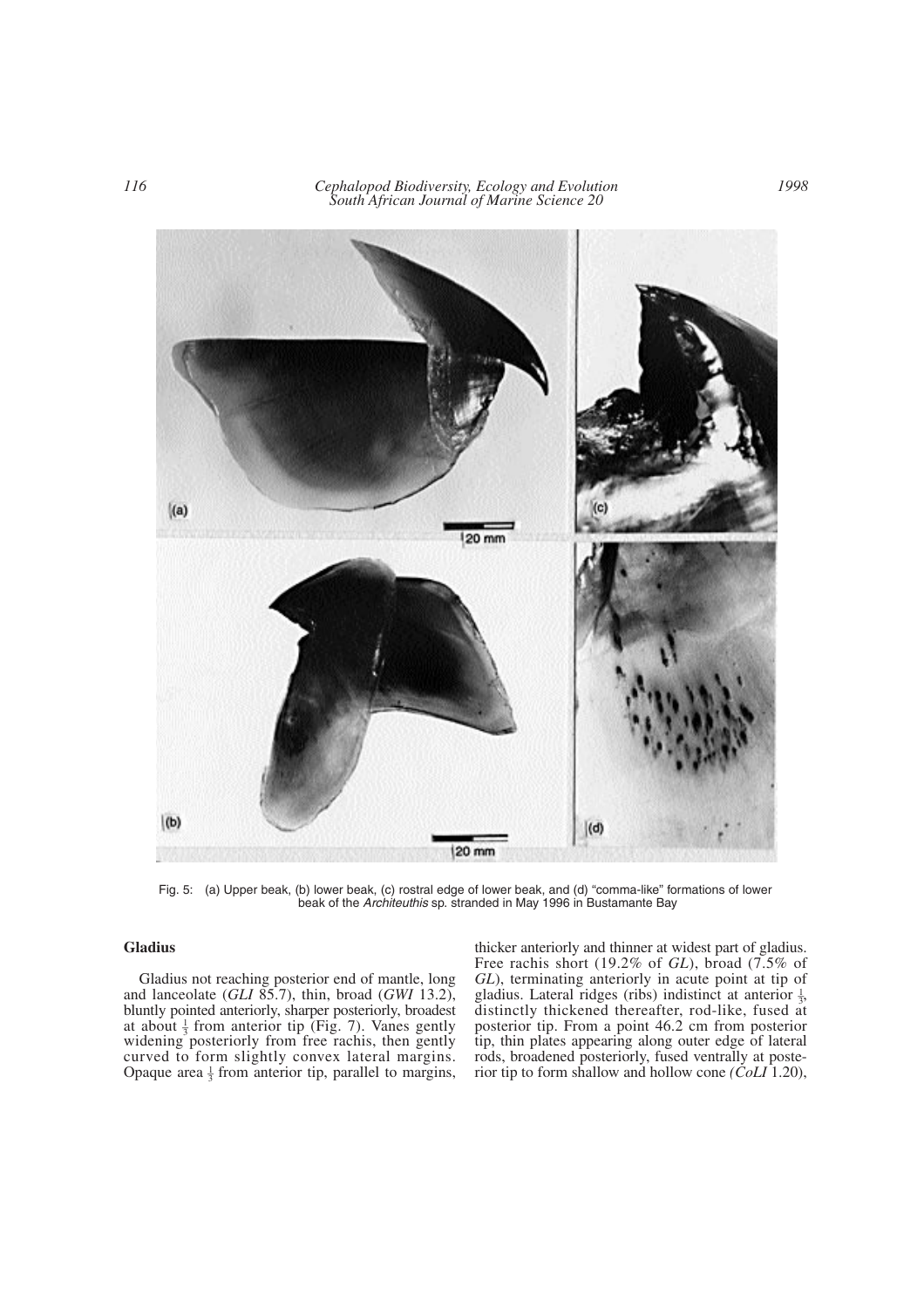

Fig. 6: Radula from the May 1996 Bustamante Bay *Architeuthis* – (a) anterior view (light microscopy), (b) posterior view (scheme)

and having four ribs on each, diverging from posterior tip.

## **Statoliths**

The main statolith dimensions are listed in Table V. Statolith white, opaque, its anterior surface slightly concave, its posterior surface slightly convex (Fig. 8). Anterior surface with two dorsal domes, one large and slightly flexed posteriorly, the other only slightly noticeable. In right statolith both domes conspicuous and approximately same size. Lateral dome large, with three lobes, inferior one bearing conspicuous knob. Dorsal spur prominent, rounded; medial fissure deep; ventral spur rounded; rostrum prominent, narrow at base, ventral end rounded; ventral fissure deep (only seen when statolith is soaked in water), covered with

Table IV: Lower beak ratios of three *Architeuthis* specimens, from Bustamante Bay (Argentina, May 1996), Green Point and Orange River (South Africa), the last two after Roeleveld and Lipinski (1991)

| Parameter     | Ratio                 |                 |                 |  |
|---------------|-----------------------|-----------------|-----------------|--|
|               | <b>Bustamante Bay</b> | Green Point     | Orange River    |  |
|               | (LRL 16.400 mm)       | (LRL 16.660 mm) | (LRL 17.350 mm) |  |
| <b>RC/RW</b>  | 1.20                  | $\pm 1.16$      | 1.20            |  |
| <i>RC/RL</i>  | 4.48                  | 4.28            | 4.35            |  |
| RC/WL         | 1.45                  | 1.47            | 1.46            |  |
| RC/JW         | 5.40                  | $\pm$ 5.40      | 5.42            |  |
| <i>RW/RL</i>  | 3.72                  | $\pm 3.70$      | 3.63            |  |
| <i>RW/WL</i>  | 1.21                  | $\pm 1.27$      | 1.22            |  |
| RW/JW         | 4.49                  | ±4.67           | 4.53            |  |
| <i>RL</i> /WL | 0.32                  | 0.34            | 0.34            |  |
| RL/JW         | 1.21                  | $\pm 1.26$      | 1.25            |  |
| WL/JW         | 3.71                  | $\pm 3.67$      | 3.71            |  |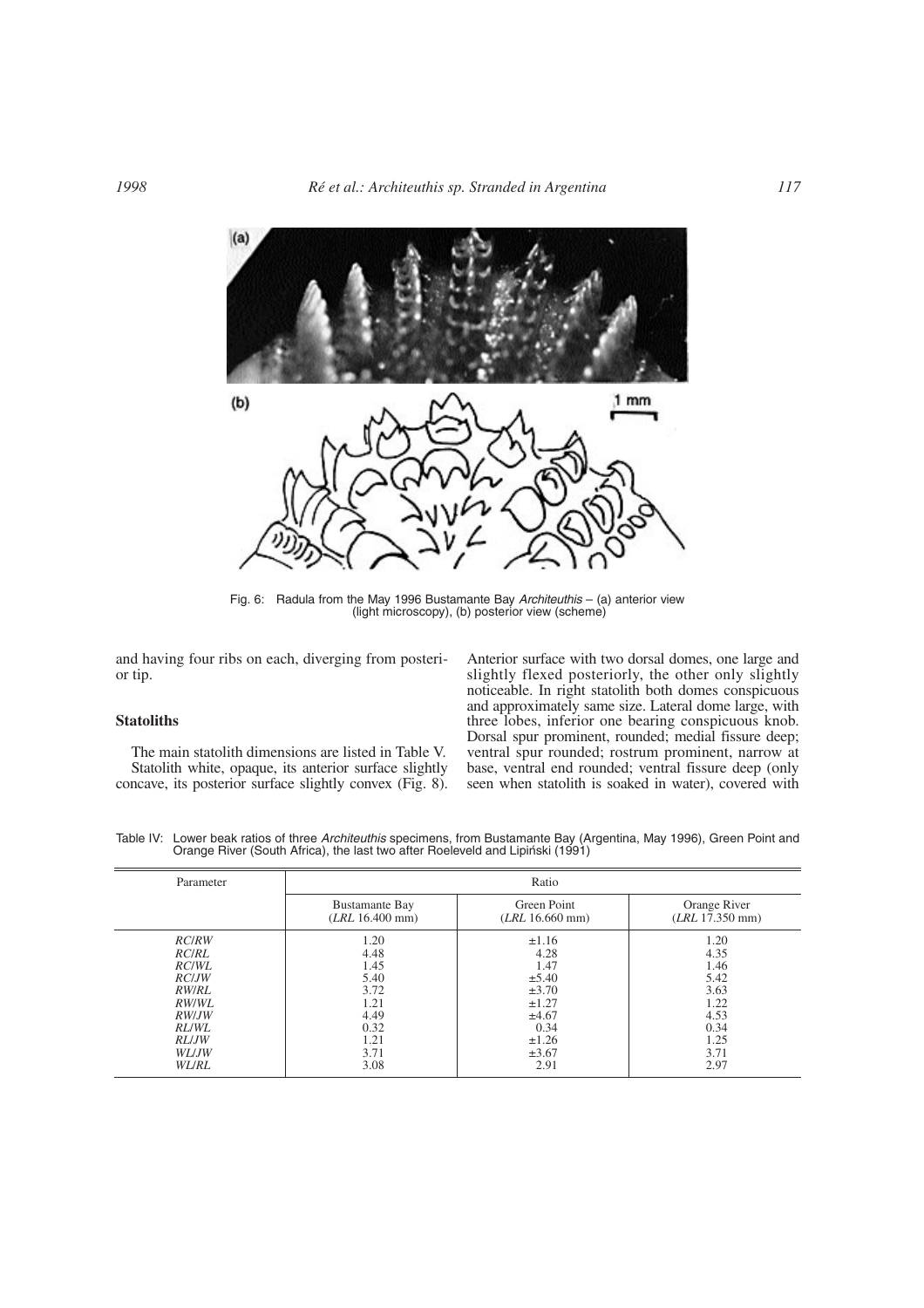

Fig. 7: Diagrammatic ventral view of the gladius of the *Architeuthis* from Bustamante Bay stranded in May 1996 (anterior part to the right)

thin calcareous layer; wing long and wide (left 0.21 mm, right 0.27 mm); rostral angle obtuse.

#### **DISCUSSION**

# **Parasites**

A high level of parasitism was found in the stomach, the caecum and the intestine of the current specimen. All parasites were identified as plerocercoids of the Tetraphyllidea (Cestoda), with a characteristic scolex bearing four large leaf-like flaps or bothridia.

The plerocercoids observed were representatives of two families, the Oncobothriidae Braum, 1900 and the Phyllobothriidae Braum, 1900. Precise identification to genus within the Oncobothriidae is only possible from the adult stage. Notwithstanding, the plerocercoids present in large numbers in this *Architeuthis* specimen were identified as probably belonging to the genus *Oncobothrium* Blainville, 1828.

Only three specimens of the Phyllobothriidae were found in the sample examined. All of them were found with an invaginated scolex, making their identification difficult. They are probably members of the genus *Phyllobothrium* (Fig. 9).

## **General morphology**

If the general morphology of the *Architeuthis* specimen stranded in May 1996 in Bustamante Bay is compared with information documented for other *Architeuthis* specimens, some points become clear. The presence of anterior fin lobes in *Architeuthis* sp. was discussed by Roeleveld and Lipinski  $(1991)$ , who noted that most observations in the literature specifically noted no such fin lobes. In contrast, the Argentine specimen clearly has anterior fin lobes torn from the mantle. The fin-like structures found on the ventral side of the head of the Argentine specimen have also not been reported before, according to the literature available.

## **Internal organs**

Roeleveld and Lipinski (1991) gave an account of the few descriptions of the particular *Architeuthis*

|                                                                            | Bustamante Bay ( <i>ML</i> 1 940 mm)                         |                                                              |                                                      |                                                      | Orange River ( <i>ML</i> 1 680 mm)                           |                                                      |
|----------------------------------------------------------------------------|--------------------------------------------------------------|--------------------------------------------------------------|------------------------------------------------------|------------------------------------------------------|--------------------------------------------------------------|------------------------------------------------------|
| Parameter                                                                  | Dimension (mm)                                               |                                                              | $%$ TSL                                              |                                                      | Dimension                                                    | $%$ TSL                                              |
|                                                                            | Left                                                         | Right                                                        | Left                                                 | Right                                                | Left                                                         | Left                                                 |
| TSL<br>RSL<br>LDL.<br>SADD<br><b>STR</b><br>$LDW$ max<br><b>RBW</b><br>WSL | 2.13<br>0.70<br>1.42<br>1.07<br>1.65<br>1.19<br>0.31<br>1.34 | 2.05<br>0.67<br>1.44<br>0.86<br>1.86<br>1.15<br>0.37<br>1.61 | 32.9<br>66.7<br>50.2<br>77.5<br>55.9<br>14.5<br>62.9 | 32.7<br>70.2<br>41.9<br>90.7<br>56.1<br>18.0<br>78.5 | 2.70<br>0.80<br>1.90<br>1.21<br>1.95<br>1.47<br>0.62<br>1.07 | 29.6<br>70.4<br>44.8<br>72.2<br>54.4<br>23.0<br>39.6 |

Table V: Comparison of statolith dimensions of *Architeuthis* specimens from Bustamante Bay (May 1996) and southern Africa's Orange River (Roeleveld and Lipiński (1991)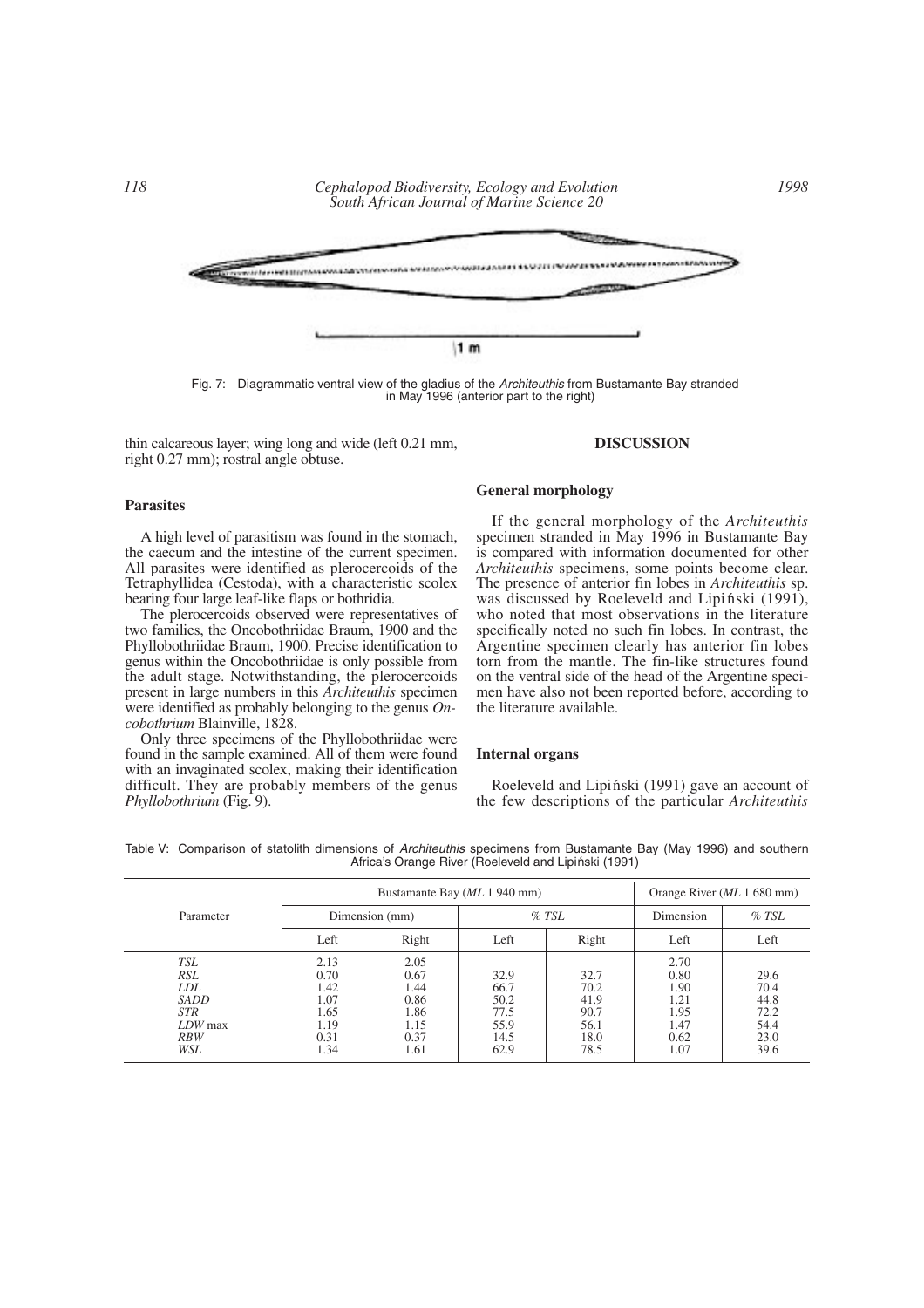

Fig. 8: Left statolith of the *Architeuthis* stranded in Bustamante Bay in May 1996 – (a) anterior surface, (b) posterior surface

internal organs reported by them. They described the digestive tract, gills, systemic heart, ink sac, female reproductive system and the eggs of some *Architeuthis* specimens from South Africa. The internal organs of the May 1996 specimen from Bustamante Bay closely resemble those of South African specimens. The major differences noticed were the shape of the oocytes (oval in the specimen described here, rounded in the South African specimens) and the differentiation of the stomach into two different parts in the Argentine *Architeuthis*. The first part is strongly muscular and the rest has very thin walls and turns to the left of the mantle cavity in an approximate right angle.

## **Beaks and radula**

The upper and lower beaks and the lower beak ratios of the May 1996 Bustamante Bay and Green Point and Orange River (Roeleveld and Lipiński 1991) specimens (Table IV) are similar, according to Plate XIV of Roeleveld and Lipiński (1991). However, the beak of the Argentine specimen is rather small (*LRL* 16.4 mm, in *ML* 1.94 m) compared to the South African specimens (*LRL* 16.66 and 17.35 mm, in *ML* 1.70 and 1.68 m respectively).

The features of the lower beak of the Bustamante Bay specimen agree with those given by Clarke (1986) for the genus, except for the angle point reported by that author. No angle point was observed in the two South African specimens either (Roeleveld and Lipinski 1991). In shape, the lower beak of the *Architeuthis* from Brazil is similar to that of the Bustamante Bay specimen (Arfelli *et al*. 1991), although the last authors gave no morphological or morphometric details.

Clarke (1986) calculated regression equations for lower rostral length against total mass (in g) for all *Architeuthis*, and *LRL* against *ML* (in mm) for North Atlantic and South African *Architeuthis* separately. Applying these equations to data from the Bustamante Bay specimen, the values obtained are 60.5 kg (*TM*), 1 613 mm (*ML*) and 917 mm (*ML*), underestimates of both *TM* (180 kg without tentacles) and *ML*  $(1 940$  mm). Roeleveld and Lipinski  $(1991)$  also found that these equations used in back-calculations resulted in serious underestimation. The latest Busta-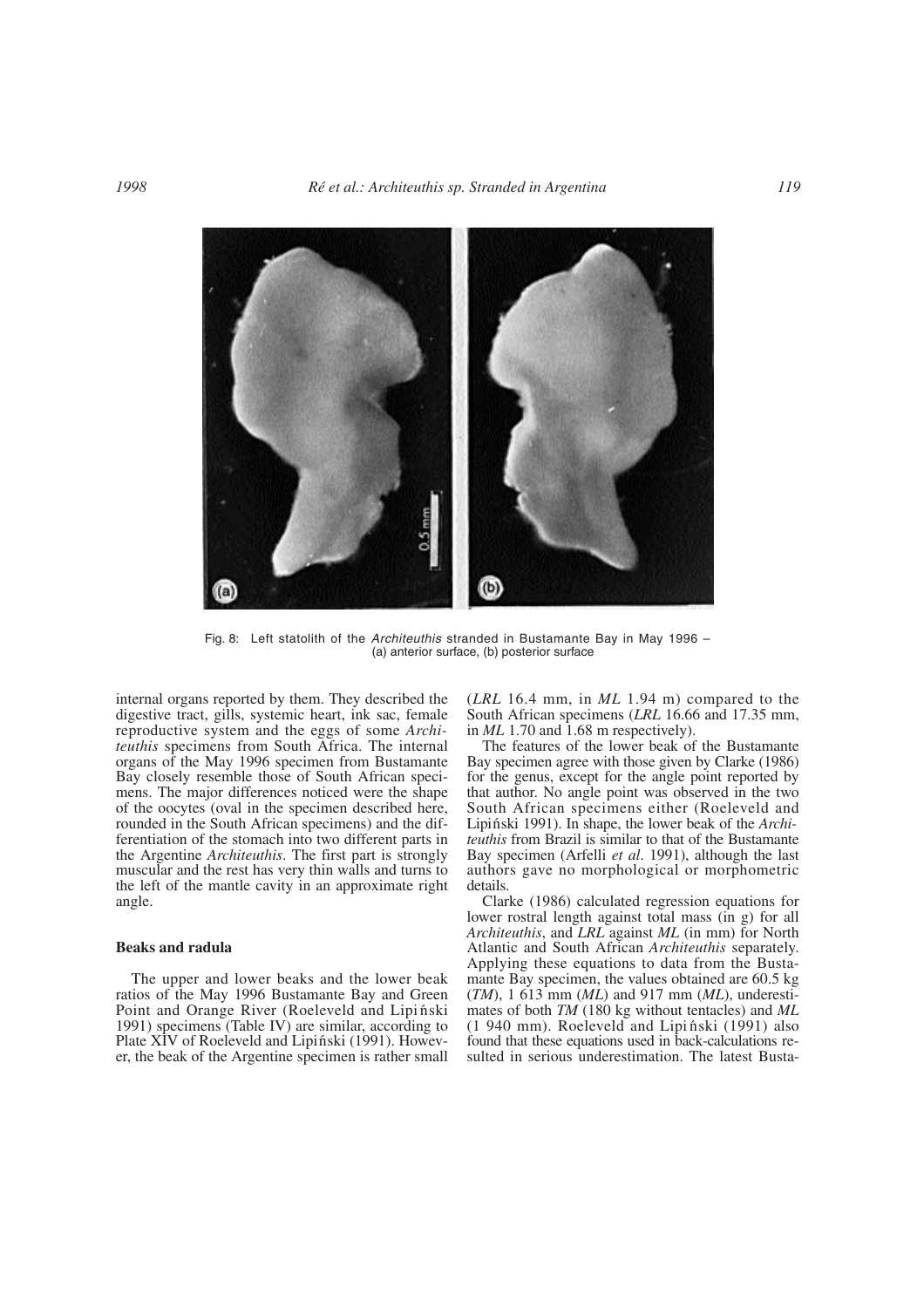

Fig. 9: Parasites found in the *Architeuthis* stranded in Bustamante Bay in May 1996 – (a) *Oncobothrium* sp. (b) *Phyllobothrium* sp.

mante Bay specimen was weighed and measured shortly after it stranded, and its beak was in excellent condition. Therefore, the data given here may prove useful in revising such regression equations in future.

The radula of the Argentine specimen closely resembles that of the South African Orange River specimen (Roeleveld and Lipiński 1991), but no details are given on lateral plates of the latter to allow comparison.

## **Gladius**

The morphology of the gladius given here agrees with Pfeffer's (1912) general description for the family Architeuthidae. However, there are some differences from the descriptions of gladii given by Roper and Young (1972) for a juvenile *Architeuthis* specimen and by Toll and Hess (1981) for a mature male of the same genus. Compared to the gladius of the juvenile, the gladius of the Bustamante Bay specimen has a less rounded anterior, and the anterior part of the rachis is narrower relative to the vane width. The latest specimen also has a distinctive conus at the posterior end. The specimen described by Toll and Hess (1981) had more marked anterior shoulders, the vanes were wider in a more posterior position (according to the authors' drawing), and they had wider expansions of the lateral cone field. The gladius of the Bustamante Bay specimen is also similar in shape to the Sandy Cove, Newfoundland, *Architeuthis dux* specimen (1 690 mm *ML*) illustrated by Aldrich (1991, Fig. 10).

## **Statoliths**

The first description of an *Architeuthis* statolith is that by Roeleveld and Lipiński (1991) for a South African specimen from the Orange River. That statolith's proportions compared with the *Architeuthis* specimen from Bustamante Bay differ mainly in the total length and in the rostral base width, which are respectively smaller and narrower in the Argentine specimen, and in the wing length (Table V). The wing of the Bustamante Bay specimen statolith is long and wide, more similar to that of *Architeuthis kirki* from New Zealand (Gauldi *et al*. 1994).

# **Parasites**

Plerocercoids of the genus *Phyllobothrium* occur free or attached in the stomach, caecum and rectum of host cephalopods. *P. loliginis* is the most common species encountered in the cephalopods *Loligo*, *Illex* and *Todarodes* from the Pacific, Atlantic (including the Caribbean Sea) and Indian oceans (Hochberg 1990). Off Argentina, *Phyllobothrium* sp. is a common parasite of *Illex argentinus* (Nigmatullin and Shukgálter 1990, Sardella *et al*. 1990).

Adults of the two orders of cestodes commonly represented in cephalopods, the Tetraphyllidea and the Trypanorhyncha, are parasites of the digestive tracts of sharks, skates and rays.

At present, the only records of parasites found in *Architeuthis* are those documented by Pippy and Aldrich (1969), who reported the presence of *Hepatoxylon trichiuri* (Trypanorhyncha) from *A. dux* off Newfoundland, and those of Pérez-Gándaras and Guerra (1978), who reported the presence of unidentified Trypanorhyncha larvae (= tetrarhynchid) in *Architeuthis* sp. from the eastern South Atlantic (South Africa). In the Argentine specimen examined here, there was no parasite other than larval stages of the Tetraphyllidea. The difference can be attributed to different trophic spectra between the geographic areas.

Clarke (1986) refers to the wide distribution of the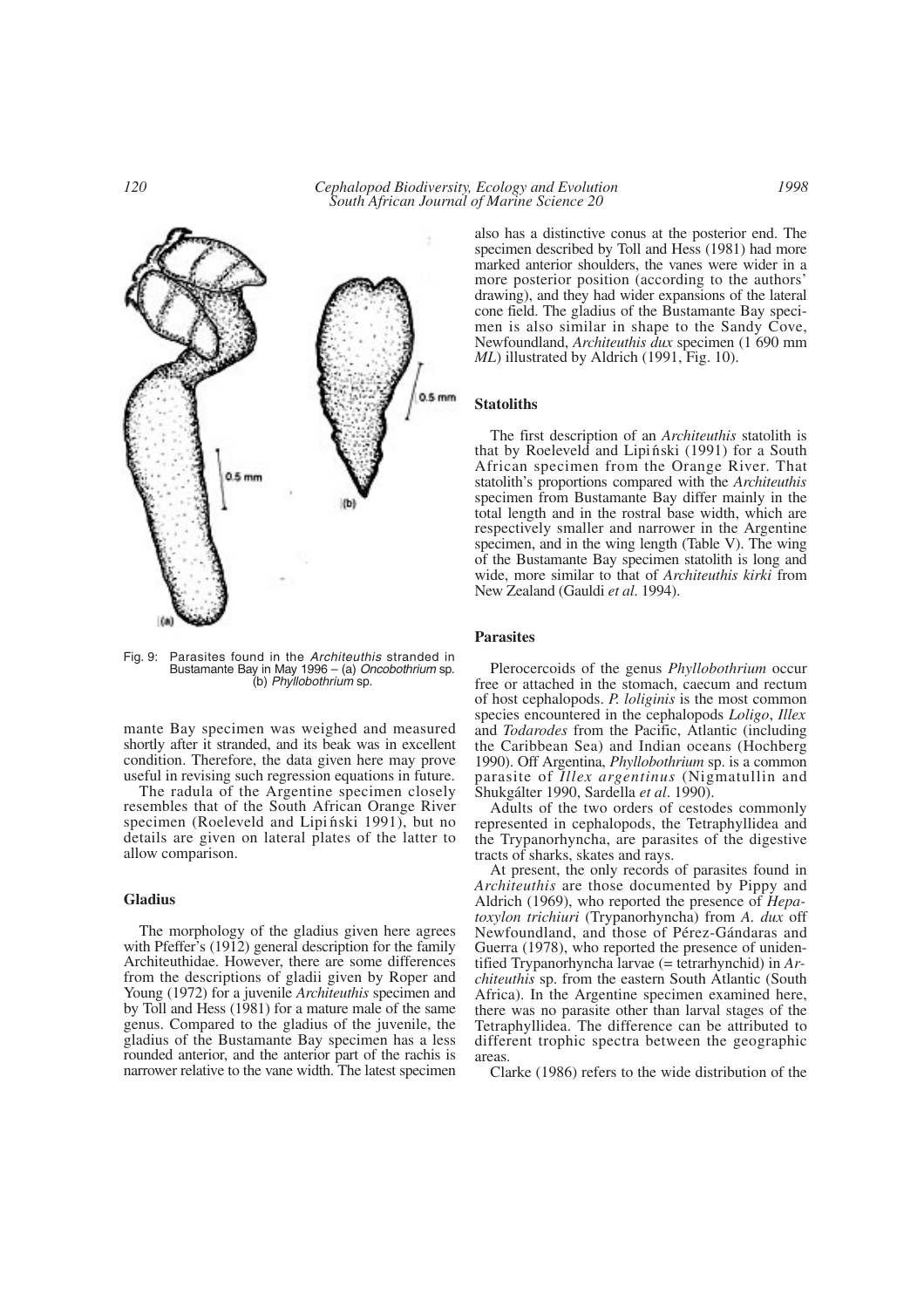genus *Architeuthis*, from 80°N in the eastern North Atlantic to the subtropical convergence at about 40°S, in the Atlantic, Indian and Pacific oceans. According to Clarke, present knowledge suggests that the genus occurs in neither the Antarctic nor, probably, south of the subtropical convergence. The present record expands the southern distribution up to 45°08′S and is the fourth for the South-West Atlantic. It is remarkable that three of the four specimens involved have been found in two successive years (1995 and 1996) in San Jorge Gulf, between 45°08′ and 46°30′S, and two of them in the same bay, only 4 km apart. As Bustamante Bay is a small, rather open bight, with a 13 km wide, north-east to south-west orientated mouth, up to 11 m deep, with many islands spread within, specific factors may occur to promote the *Architeuthis* strandings.

No specific identification of the *Architeuthis* specimen from the May 1996 Bustamante Bay specimen was attempted. Its fin has the same anterior lobes as the Durban and Green Point specimens described by Roeleveld and Lipinski (1991). Suckers and the arrangement of the sucker rings coincides also with that of the South African specimens (Roeleveld and Lipiński 1991). Beaks and radula are similar to those of the Orange River specimen described by Roeleveld and Lipiński (1991). The gladius shape strongly resembles that of *Architeuthis dux* from Newfoundland (Aldrich 1991). Statoliths are more similar to *Architeuthis kirki* from New Zealand (Gauldie *et al*. 1994) than to that of the Orange River *Architeuthis* (Roeleveld and Lipiński 1991). Undoubtedly, more information is needed to clarify its specific status.

The May 1996 Bustamante Bay specimen is now preserved in neutral formaldehyde at the Museum of Natural Science and Oceanography in Puerto Madryn, Argentina. Beaks, radula, gladius, sucker rings, statoliths and internal organs are deposited at the Centro Nacional Patagónico (Consejo Nacional de Investigaciones Científicas y Técnicas), Puerto Madryn, for further study. Results dealing with biochemical composition will be presented later.

## **ACKNOWLEDGEMENTS**

We thank Mr J. Coch, from the seaweed collecting establishment "Soriano S.A.", Bustamante Bay, for the special care he took handling this *Architeuthis* specimen until our arrival and for weighing it, to Dr N. E. Brunetti, Instituto Nacional de Investigación y Desarrollo Pesquero, Mar del Plata, for information about the *Architeuthis* specimen from San Jorge Gulf and for encouragement, to the Dirección General de

Intereses Marítimos y Pesca Continental of Chubut Province, for allowing us to study this specimen, and to two anonymous reviewers for their review and helpful suggestions. Mr M. Koen Alonso assisted during sampling activities.

## **LITERATURE CITED**

- ALDRICH, F. A. 1991 Some aspects of the systematics and biology of squid of the genus *Architeuthis* based on a study of specimens from Newfoundland waters. *Bull. mar. Sci*. **49**(1–2): 457–481.
- ARFELLI, C. A., AMORIM, A. F. de and A. R. G. TOMÁS 1991 — First record of a giant squid *Architeuthis* sp. Steenstrup, 1857 (Cephalopoda, Architeuthidae) in Brazilian waters. *Bolm Inst. Pesca, S Paulo* **18**: 83–88.
- BRUNETTI, N. E., ELENA, B., ROSSI, G. R., SAKAI, M., PINE-DA, S. E. and M. L. IVANOVIC 1998 — Description of an *Architeuthis* from Argentine waters. In *Cephalopod Biodiversity, Ecology and Evolution*. Payne, A. I. L., Lipiński, M. R., Clarke, M. R. and M. A. C. Roeleveld (Eds). *S. Afr. J. mar. Sci*. **20**: 355–361.
- CARCELLES, A. R. 1950 Catálogo de los moluscos marinos de la Patagonia. *Anales Mus. Nahuel Huapi Perito Dr F. P. Moreno* **2**: 41–100.
- CASTELLANOS, Z. J. A. de and R. MENNI 1969 Nota preliminar sobre distribución de los cefalópodos del Atlántico sudoccidental. Lista de especies incluyendo las del sector antártico. *An. Soc. cient. Argentina* **188**(5–6): 205–221.
- CLARKE, M. R. 1966 A review of the systematics and ecology of oceanic squids. *Adv. mar. Biol*. **4**: 91–300.
- CLARKE, M. R. 1978 The cephalopod statolith an introduc-tion to its form. *J. mar. biol. Ass. U.K.* **58**(3): 701–712.
- CLARKE, M. R. (Ed.). 1986 *A Handbook for the Identification of Cephalopod Beaks*. Oxford; Clarendon: xiii + 273 pp.
- GAULDIE, R. W., WEST, I. F. and E. C. FÖRCH 1994 Statocyst, statolith, and age estimation of the giant squid, *Architeuthis kirki*. *Veliger* **37**(1): 93–109.
- HOCHBERG, F. G. 1990 Diseases caused by protistans and metazoans. In *Diseases of Marine Animals*. **3**. *Introduction, Cephalopoda, Annelida, Crustacea, Chaetognatha, Echinodermata, Urochordata*. Kinne, O. (Ed.). Hamburg; Biologische Anstalt Helgoland: 47–202.
- NESIS, K. N. 1987 *Cephalopods of the World*. Neptune City, New Jersey; TFH Publications: 351 pp.
- NIGMATULLIN, Ch. M. and O. A. SHUKGÁLTER 1990 Helmintofauna y aspectos ecológicos de las relaciones parasitarias del calamar (*Illex argentinus*) en el Atlántico Sudoccidental. *Frente mar., Sec. A* **7**: 57–68.
- PÉREZ-GÁNDARAS, G. and A. GUERRA 1978 Nueva cita de *Architeuthis* (Cephalopoda: Teuthoidea): descripción y alimentación. *Investigación pesq., Barcelona* **42**(2): 401–414.
- PFEFFER, G. 1912 *The Cephalopoda of the Plankton Expedition. Results of the Plankton Expedition of the Humboldt Foundation*. **2.** Boletzky, S. von and C. F. E. Roper (Eds): 618 pp. + 48 Plates (translated from German and published in  $1993$ ).
- PIPPY, J. H. C. and F. A. ALDRICH 1969 *Hepatoxylon trichiuri* (Holden 1802) (Cestoda - Trypanorhyncha) from the giant squid *Architeuthis dux* Steenstrup 1857 in Newfoundland.
- *Can. J. Zool.* **47**: 263–264.<br>ROELEVELD, M. A. C. and M. R. LIPIŃSKI 1991 The giant squid *Architeuthis* in southern African waters. *J. Zool.,*